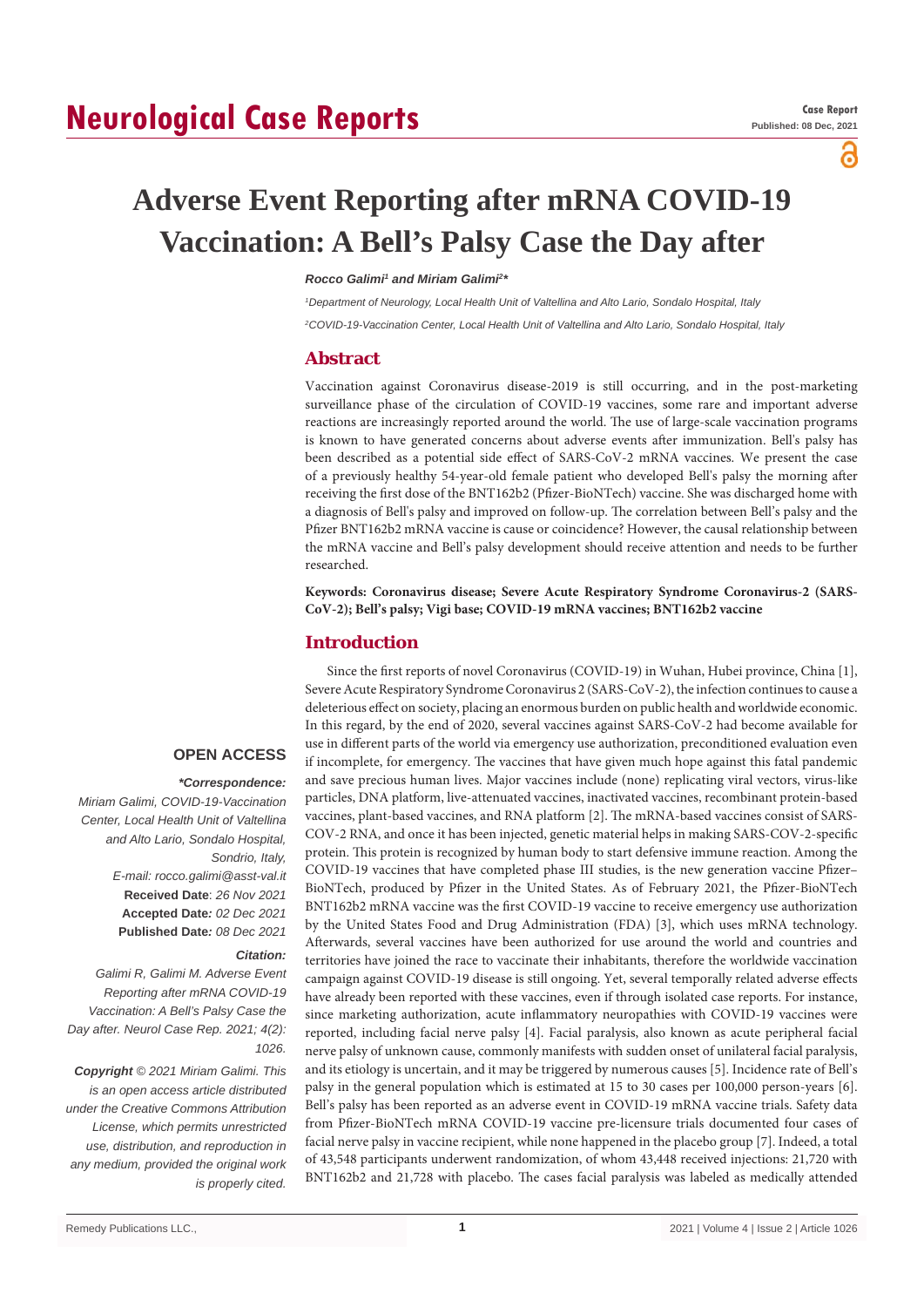adverse event. After the global release of vaccines, facial paralysis has attracted intense attention around the world. Until recently, there have been reports cases Bell's palsy after administration of mRNA vaccines in the general population, consisting mainly of case reports. Indeed, facial nerve palsy has been observed as a rare neurological adverse event in preventing SARS-CoV-2 infection. Our literature search was updated till November 20<sup>th</sup>, 2021. There have been previous reports of Bell's palsy after administration of mRNA vaccines in the general population [6-12]. A large population-based study examining the association between BNT162b2 mRNA COVID-19 vaccine and Bell's palsy and providing estimates by age, sex, and history of Bell's palsy. Data from this study suggests that the BNT162b2 mRNA COVID-19 vaccine might be associated with increased risk of Bell's palsy [13]. Moreover, male sex and advanced age ( $\geq 65$  years) were risk factors for increased reporting of facial paralysis with COVID-19 vaccines. For the monitoring of vaccine adverse events of the Pfizer-BioNTech vaccine in Saudi Arabia, a cross-sectional (online survey) study was conducted in a retrospective manner with 455 participants, found three cases of Bell's palsy [14]. As for Bell's palsy alone, a recent study conducted on VigiBase, the World Health Organization's (WHO) global database the highlighted that, facial paralysis was disproportionately more frequently reported with COVID-19 vaccines than with other viral vaccines, and the reported mean timeto-onset was days [4]. We report a case of otherwise healthy 54-yearold white Caucasian women who developed facial palsy within day after as an early side effect associated with vaccination with Pfizer-BioNTech COVID-19 vaccines.

### **Case Presentation**

The patient was 54-year-old white Caucasian women developed left facial palsy the day after receiving her first dose of SARS-CoV-2 mRNA vaccine, BNT162b2 BioNtech COVID-19 a mRNA named Comirnaty. In past medical history, hypertension, allergy to nickel and moderate COVID-19 infection in December 2020, including cough, fever, myalgias, gastrointestinal symptoms, anosmia, without evidence of pneumonia, identified through screening by Reverse Transcription-Polymerase Chain Reaction (RT-PCR). Currently takes antihypertensive therapy with eprosartan 600 mg/ hydrochlorothiazide 12.5 mg 1 tablet in the morning. The patient received the first injection mRNA vaccine at 10 a.m. on June 8<sup>th</sup>, 2021. She presented to our Emergency Department (ED) 4 days after symptoms onset and reported waking up the morning after the vaccination with inability to move the muscles that control smiling, blinking, and other facial movements along with numbness and pain around the left ear, tingling and pain of the left chest, malaise but not hyperpyrexia. In fact, in ED she complained incomplete left eye closure, loss of facial symmetry, left loss of taste sensation, hypersensitivity to sounds; in addition, salivation and lacrimation was impaired (Figure 1). Main vital signs were a heart rate of 72 beats per minute, a temperature of 36.9ºC, maintaining oxygen saturation of 98% on room air, and blood pressure of 130/90 mmHg. Axial noncontrast Computed Tomography (CT) head of the patient showing no abnormalities (Figure 2). The patient was referred to the Neurology Department where a physical and neurological examination concluded with left peripheral facial palsy, remaining neurological examination was normal. His ear examination was normal bilaterally. The patient was discharged the same day with a clinician diagnosed of left Bell's palsy and recommendation for the following therapy: prednisone, 75 mg/day for 2 days, which was subsequently tapered to 50 mg/day for 3 days, 25 mg/day for 2 days and 15 mg/day for the



**Figure 1:** Our 54-year-old patient with left-sided facial nerve paralysis.



**Figure 2:** Axial noncontrast CT head of the patient showing no abnormalities.

next 3 days, with a total of 10 days of treatment, protection for the cornea with artificial tears and left eye dressing at night, water-soluble B-complex vitamins were subsequently added for 10 days, famciclovir 500 mg orally 3 times a daily for 8 days, pantoprazole 40 mg orally once a day, and was shown face muscle training. Indeed, a facial therapy program is tailored to the patient, was offered. After 4 weeks, the patient's physical examination and neurological examination are entirely normal.

# **Discussion and Conclusion**

Serious adverse events of the novel COVID-19 vaccinations are ever-evolving and receiving constant attention. After widespread implementation of vaccination campaigns, association between vaccination with the mRNA COVID-19 vaccine and Bell's palsy in the general population are beginning to emerge in the literature. Consequently, the FDA recommended strict surveillance of its occurrence in the vaccinated general population. We describe this new case of facial paralysis significant for temporal relationship with the Anti-COVID-19 vaccination. In fact, the symptoms appeared hours and not days after the first vaccine administration compared to other cases mentioned and those within clinical studies. Given health authorities' recommendation of surveillance for cases of Bell's palsy, we believe that this case should be shared with the scientific community in a timely fashion. Our case highlights the importance of continuing to monitor for side effects and complications on an individual basis following mRNA vaccine technology. Clinicians should be alert to people who develop Bell's palsy following SARS-